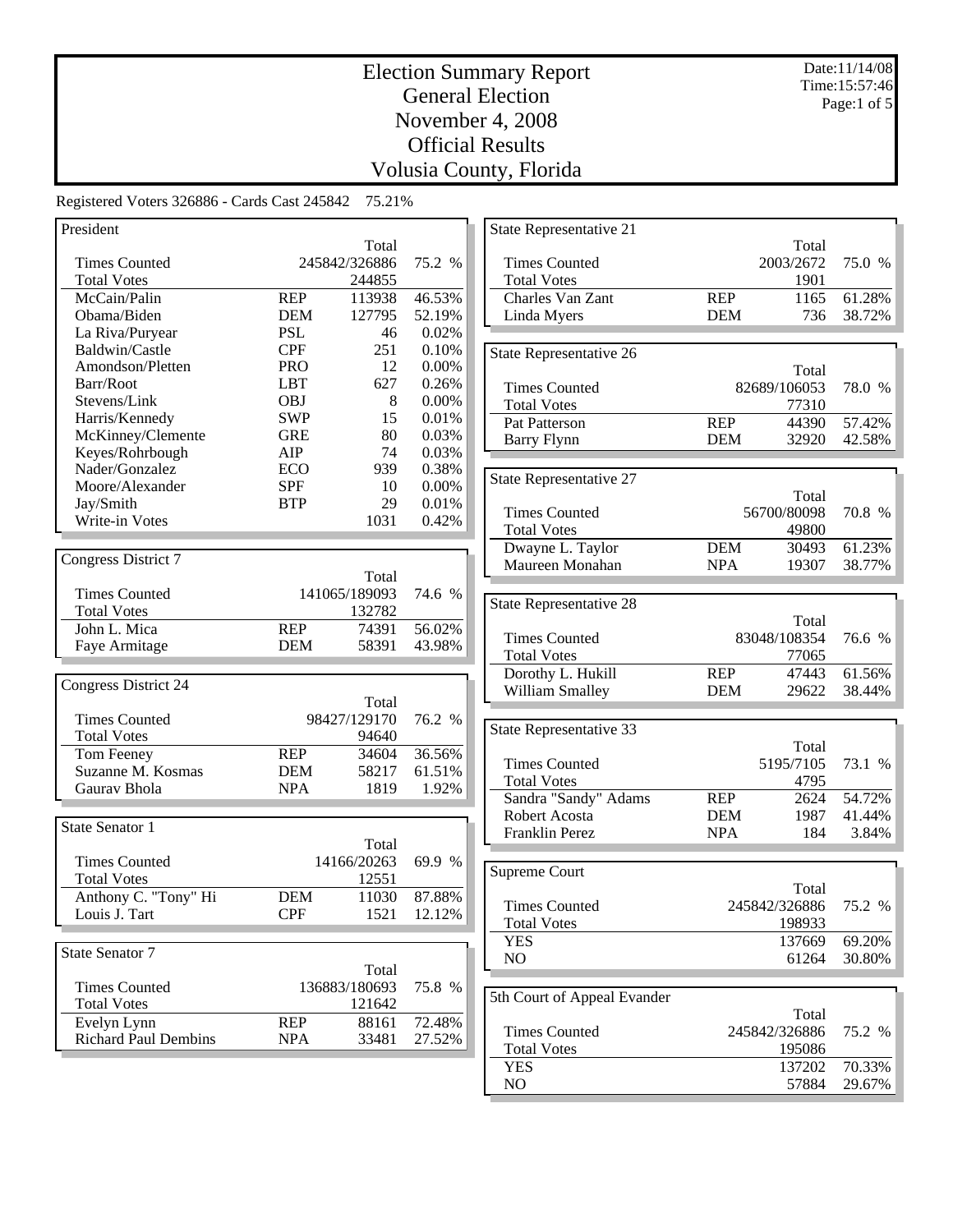Date:11/14/08 Time:15:57:46 Page:2 of 5

| Registered Voters 326886 - Cards Cast 245842 75.21% |
|-----------------------------------------------------|
|-----------------------------------------------------|

| 5th Court of Appeal Lawson   |               |        | <b>County Council District 2</b> |                        |        |
|------------------------------|---------------|--------|----------------------------------|------------------------|--------|
|                              | Total         |        |                                  | Total                  |        |
| <b>Times Counted</b>         | 245842/326886 | 75.2 % | <b>Times Counted</b>             | 42941/58965            | 72.8 % |
| <b>Total Votes</b>           | 194060        |        | <b>Total Votes</b>               | 36823                  |        |
| <b>YES</b>                   | 136613        | 70.40% | Nancy Epps                       | 18373                  | 49.90% |
| NO                           | 57447         | 29.60% | Joshua J. Wagner                 | 18450                  | 50.10% |
|                              |               |        |                                  |                        |        |
| 5th Court of Appeal Orfinger |               |        | Volusia Soil Water Group 1       |                        |        |
|                              | Total         |        |                                  | Total                  |        |
| <b>Times Counted</b>         | 245842/326886 | 75.2 % | <b>Times Counted</b>             | 245842/326886          | 75.2 % |
| <b>Total Votes</b>           | 195344        |        | <b>Total Votes</b>               | 183920                 |        |
| <b>YES</b>                   | 137538        | 70.41% | Gordon Currie                    | 85384                  | 46.42% |
| NO                           | 57806         | 29.59% | Mary Prevatte                    | 98536                  | 53.58% |
|                              |               |        |                                  |                        |        |
|                              |               |        |                                  |                        |        |
| 5th Court of Appeal Palmer   | Total         |        | Volusia Soil _Water Group 4      |                        |        |
| <b>Times Counted</b>         | 245842/326886 | 75.2 % | <b>Times Counted</b>             | Total<br>245842/326886 | 75.2 % |
|                              |               |        |                                  |                        |        |
| <b>Total Votes</b>           | 193319        |        | <b>Total Votes</b>               | 180388                 |        |
| <b>YES</b>                   | 137133        | 70.94% | H. Alan Burton                   | 104875                 | 58.14% |
| NO                           | 56186         | 29.06% | Don Kanfer                       | 75513                  | 41.86% |
|                              |               |        |                                  |                        |        |
| 5th Court of Appeal Sawaya   |               |        | West Volusia Hospital Seat 1     |                        |        |
|                              | Total         |        |                                  | Total                  |        |
| <b>Times Counted</b>         | 245842/326886 | 75.2 % | <b>Times Counted</b>             | 97170/130406           | 74.5 % |
| <b>Total Votes</b>           | 193522        |        | <b>Total Votes</b>               | 72861                  |        |
| <b>YES</b>                   | 133747        | 69.11% | John D. Adams                    | 29907                  | 41.05% |
| N <sub>O</sub>               | 59775         | 30.89% | Tracy Lunquist                   | 42954                  | 58.95% |
|                              |               |        |                                  |                        |        |
| Sheriff                      |               |        | West Volusia Hospital Seat 2     |                        |        |
|                              | Total         |        |                                  | Total                  |        |
| <b>Times Counted</b>         | 245842/326886 | 75.2 % | <b>Times Counted</b>             | 97170/130406           | 74.5 % |
| <b>Total Votes</b>           | 223530        |        | <b>Total Votes</b>               | 74396                  |        |
| Ben F. Johnson               | 164161        | 73.44% | Teresa K. Apgar                  | 48021                  | 64.55% |
| Kevin N. Vaughn              | 59369         | 26.56% | William C. Hall                  | 26375                  | 35.45% |
|                              |               |        |                                  |                        |        |
| Property Appraiser           |               |        | DeBary Mayor Seat 5              |                        |        |
|                              | Total         |        |                                  | Total                  |        |
| <b>Times Counted</b>         | 245842/326886 | 75.2 % | <b>Times Counted</b>             | 10881/13576            | 80.1 % |
| <b>Total Votes</b>           | 208076        |        | <b>Total Votes</b>               | 9982                   |        |
| Morgan B. Gilreath,          | 121715        | 58.50% | George Coleman                   | 4425                   | 44.33% |
| Ruth M. Zimmerman            | 86361         | 41.50% | <b>Bob Garcia</b>                | 5557                   | 55.67% |
|                              |               |        |                                  |                        |        |
|                              |               |        |                                  |                        |        |
| Supervisor of Elections      |               |        | DeBary Seat 3                    |                        |        |
|                              | Total         |        |                                  | Total                  |        |
| <b>Times Counted</b>         | 245842/326886 | 75.2 % | <b>Times Counted</b>             | 10881/13576            | 80.1 % |
| <b>Total Votes</b>           | 211292        |        | <b>Total Votes</b>               | 9040                   |        |
| Ann McFall                   | 153044        | 72.43% | "Van" Conoley                    | 5133                   | 56.78% |
| Susan Rose Pynchon           | 58248         | 27.57% | Mark A. Meister                  | 3907                   | 43.22% |
|                              |               |        |                                  |                        |        |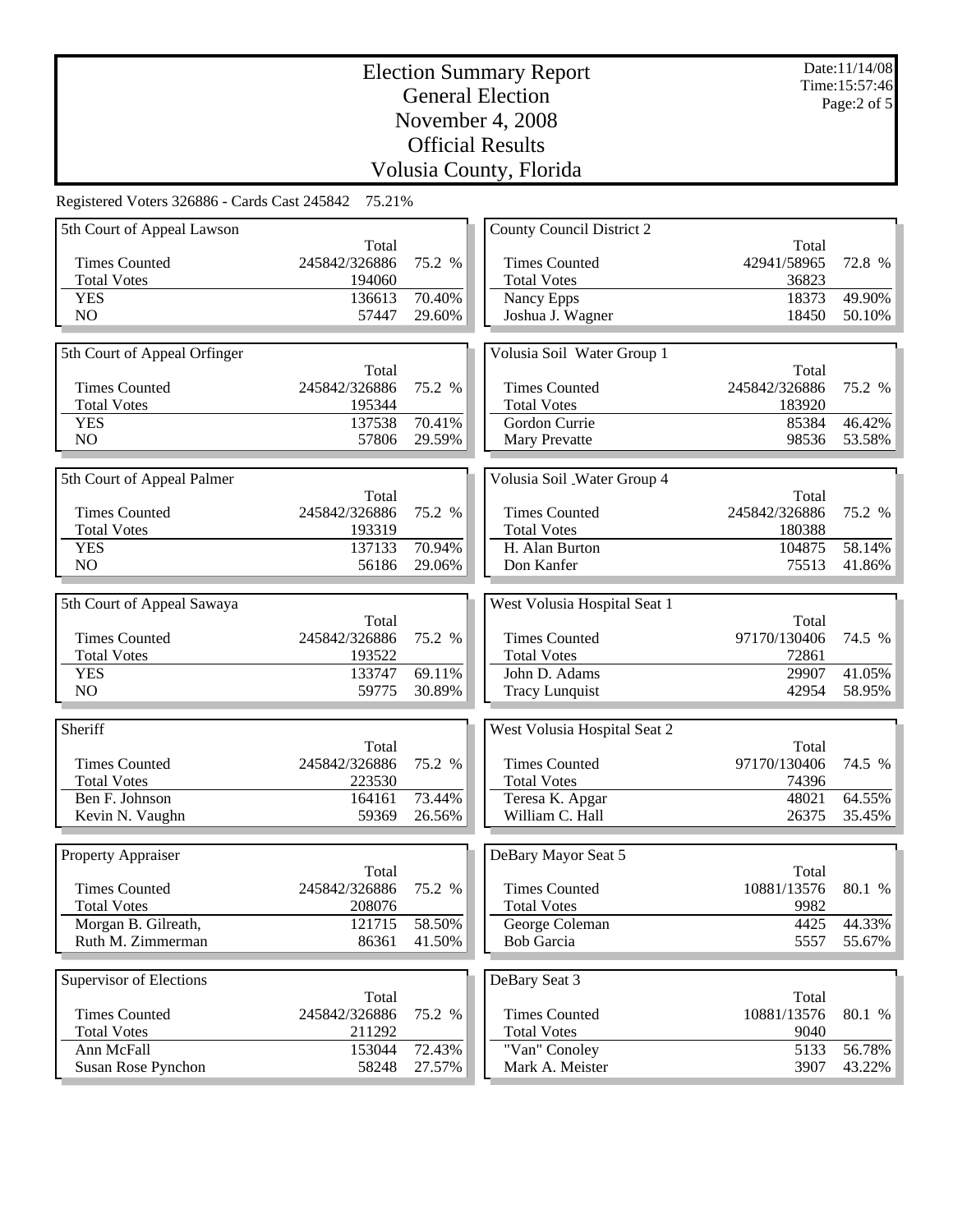Date:11/14/08 Time:15:57:46 Page:3 of 5

| Registered Voters 326886 - Cards Cast 245842 75.21% |  |  |  |  |  |  |
|-----------------------------------------------------|--|--|--|--|--|--|
|-----------------------------------------------------|--|--|--|--|--|--|

| Lake Helen Commissioner 2 |               |        | <b>State Amendment 4</b> |                   |        |
|---------------------------|---------------|--------|--------------------------|-------------------|--------|
|                           | Total         |        |                          | Total             |        |
| <b>Times Counted</b>      | 1497/1914     | 78.2 % | <b>Times Counted</b>     | 245842/326886     | 75.2 % |
| <b>Total Votes</b>        | 1405          |        | <b>Total Votes</b>       | 206968            |        |
| Vernon Burton             | 705           | 50.18% | <b>YES</b>               | 138892            | 67.11% |
| Alan "Cookie" Cooke       | 700           | 49.82% | NO                       | 68076             | 32.89% |
|                           |               |        |                          |                   |        |
| Lake Helen Commissioner 4 |               |        | State Amendment 6        |                   |        |
|                           | Total         |        |                          | Total             |        |
| <b>Times Counted</b>      | 1497/1914     | 78.2 % | <b>Times Counted</b>     | 245842/326886     | 75.2 % |
| <b>Total Votes</b>        | 1371          |        | <b>Total Votes</b>       | 205177            |        |
| Louis T. Benton III       | 684           | 49.89% | <b>YES</b>               | 135453            | 66.02% |
| Cameron Lane              | 687           | 50.11% | NO.                      | 69724             | 33.98% |
|                           |               |        |                          |                   |        |
|                           |               |        |                          |                   |        |
| Oak Hill Mayor            |               |        | <b>State Amendment 8</b> |                   |        |
|                           | Total         |        |                          | Total             |        |
| <b>Times Counted</b>      | 1010/1330     | 75.9 % | <b>Times Counted</b>     | 245842/326886     | 75.2 % |
| <b>Total Votes</b>        | 973           |        | <b>Total Votes</b>       | 214325            |        |
| Darla A. Lauer            | 544           | 55.91% | <b>YES</b>               | 80991             | 37.79% |
| Mike Thompson             | 429           | 44.09% | NO.                      | 133334            | 62.21% |
|                           |               |        |                          |                   |        |
| Oak Hill Seat 4           |               |        | <b>DBS</b> Referendum 1  |                   |        |
|                           | Total         |        |                          | Total             |        |
| <b>Times Counted</b>      | 1010/1330     | 75.9 % | <b>Times Counted</b>     | 2762/3473         | 79.5 % |
| <b>Total Votes</b>        | 956           |        | <b>Total Votes</b>       | 2428              |        |
| Linda C. Hyatt            | 535           | 55.96% | <b>YES</b>               | 1452              | 59.80% |
| Ron Mercer                | 421           | 44.04% | NO                       | 976               | 40.20% |
|                           |               |        |                          |                   |        |
| <b>State Amendment 1</b>  |               |        | <b>DBS</b> Referendum 2  |                   |        |
|                           | Total         |        |                          | Total             |        |
| <b>Times Counted</b>      | 245842/326886 | 75.2 % | <b>Times Counted</b>     | 2762/3473         | 79.5 % |
| <b>Total Votes</b>        | 217760        |        | <b>Total Votes</b>       | 2422              |        |
| <b>YES</b>                | 99394         | 45.64% | <b>YES</b>               | 1351              | 55.78% |
| NO                        | 118366        | 54.36% | NO                       | 1071              | 44.22% |
|                           |               |        |                          |                   |        |
| <b>State Amendment 2</b>  |               |        | DBS Referendum 3         |                   |        |
|                           | Total         |        |                          | Total             |        |
| <b>Times Counted</b>      |               |        |                          |                   |        |
|                           | 245842/326886 | 75.2 % | <b>Times Counted</b>     | 2762/3473<br>2522 | 79.5 % |
| <b>Total Votes</b>        | 231080        |        | <b>Total Votes</b>       |                   |        |
| <b>YES</b>                | 141409        | 61.19% | <b>YES</b>               | 900               | 35.69% |
| NO                        | 89671         | 38.81% | NO                       | 1622              | 64.31% |
|                           |               |        |                          |                   |        |
| <b>State Amendment 3</b>  |               |        | DeBary Referendum 1      |                   |        |
|                           | Total         |        |                          | Total             |        |
| <b>Times Counted</b>      | 245842/326886 | 75.2 % | <b>Times Counted</b>     | 10881/13576       | 80.1 % |
| <b>Total Votes</b>        | 208636        |        | <b>Total Votes</b>       | 9858              |        |
| <b>YES</b>                | 115136        | 55.19% | <b>YES</b>               | 3850              | 39.05% |
| NO.                       | 93500         | 44.81% | NO.                      | 6008              | 60.95% |
|                           |               |        |                          |                   |        |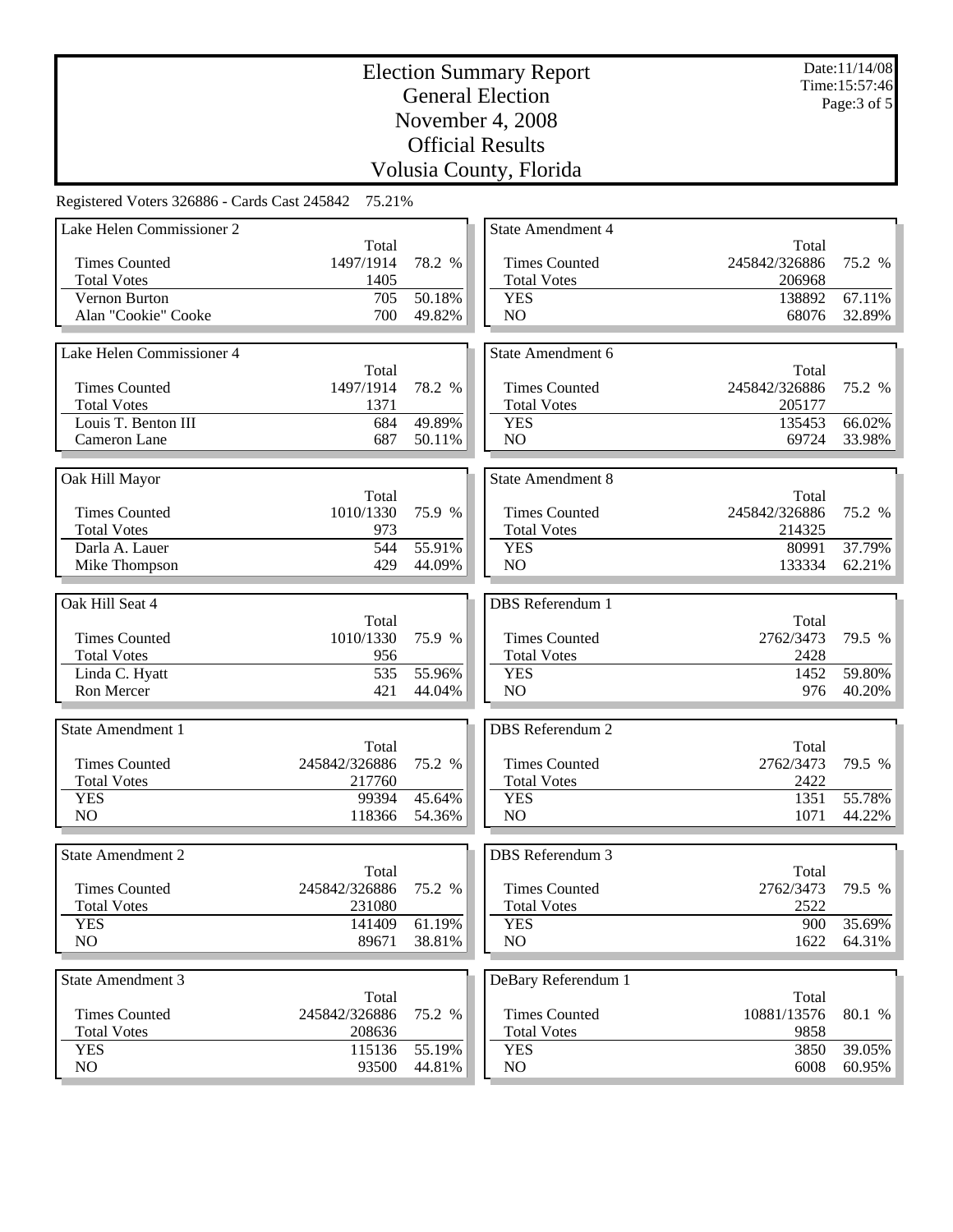Date:11/14/08 Time:15:57:46 Page:4 of 5

| DeLand Referendum 1  |             |        | Deltona Referendum 7          |             |        |
|----------------------|-------------|--------|-------------------------------|-------------|--------|
|                      | Total       |        |                               | Total       |        |
| <b>Times Counted</b> | 12039/15506 | 77.6 % | <b>Times Counted</b>          | 37706/53400 | 70.6 % |
| <b>Total Votes</b>   | 10542       |        | <b>Total Votes</b>            | 31116       |        |
| <b>YES</b>           | 8570        | 81.29% | <b>YES</b>                    | 17816       | 57.26% |
| NO                   | 1972        | 18.71% | N <sub>O</sub>                | 13300       | 42.74% |
|                      |             |        |                               |             |        |
| Deltona Referendum 1 |             |        | Deltona Referendum 8          |             |        |
|                      | Total       |        |                               | Total       |        |
| <b>Times Counted</b> | 37706/53400 | 70.6 % | <b>Times Counted</b>          | 37706/53400 | 70.6 % |
| <b>Total Votes</b>   | 35331       |        | <b>Total Votes</b>            | 31135       |        |
|                      |             | 44.89% |                               |             | 49.89% |
| <b>YES</b>           | 15860       |        | <b>YES</b>                    | 15533       |        |
| N <sub>O</sub>       | 19471       | 55.11% | NO                            | 15602       | 50.11% |
|                      |             |        |                               |             |        |
| Deltona Referendum 2 |             |        | Deltona Referendum 9          |             |        |
|                      | Total       |        |                               | Total       |        |
| <b>Times Counted</b> | 37706/53400 | 70.6 % | <b>Times Counted</b>          | 37706/53400 | 70.6 % |
| <b>Total Votes</b>   | 32549       |        | <b>Total Votes</b>            | 31967       |        |
| <b>YES</b>           | 25442       | 78.17% | <b>YES</b>                    | 10688       | 33.43% |
| NO                   | 7107        | 21.83% | NO                            | 21279       | 66.57% |
|                      |             |        |                               |             |        |
| Deltona Referendum 3 |             |        | Edgewater Referendum 1        |             |        |
|                      | Total       |        |                               | Total       |        |
| <b>Times Counted</b> | 37706/53400 | 70.6 % | <b>Times Counted</b>          | 10595/14520 | 73.0 % |
| <b>Total Votes</b>   | 32489       |        | <b>Total Votes</b>            | 9444        |        |
| <b>YES</b>           | 13792       | 42.45% | <b>YES</b>                    | 6186        | 65.50% |
| NO                   | 18697       | 57.55% | NO                            | 3258        | 34.50% |
|                      |             |        |                               |             |        |
| Deltona Referendum 4 |             |        | Edgewater Referendum 2        |             |        |
|                      | Total       |        |                               | Total       |        |
| <b>Times Counted</b> | 37706/53400 | 70.6 % | <b>Times Counted</b>          | 10595/14520 | 73.0 % |
| <b>Total Votes</b>   | 31214       |        | <b>Total Votes</b>            | 9282        |        |
| <b>YES</b>           | 21676       | 69.44% | <b>YES</b>                    | 5983        | 64.46% |
| N <sub>O</sub>       | 9538        | 30.56% | NO                            | 3299        | 35.54% |
|                      |             |        |                               |             |        |
| Deltona Referendum 5 |             |        |                               |             |        |
|                      |             |        | Edgewater Referendum 3        |             |        |
|                      | Total       |        |                               | Total       |        |
| <b>Times Counted</b> | 37706/53400 | 70.6 % | <b>Times Counted</b>          | 10595/14520 | 73.0 % |
| <b>Total Votes</b>   | 32193       |        | <b>Total Votes</b>            | 9767        |        |
| <b>YES</b>           | 25654       | 79.69% | <b>YES</b>                    | 4662        | 47.73% |
| NO                   | 6539        | 20.31% | NO                            | 5105        | 52.27% |
|                      |             |        |                               |             |        |
| Deltona Referendum 6 |             |        | <b>Edgewater Referendum 4</b> |             |        |
|                      | Total       |        |                               | Total       |        |
| <b>Times Counted</b> | 37706/53400 | 70.6 % | <b>Times Counted</b>          | 10595/14520 | 73.0 % |
| <b>Total Votes</b>   | 31946       |        | <b>Total Votes</b>            | 9548        |        |
| <b>YES</b>           | 22126       | 69.26% | <b>YES</b>                    | 4197        | 43.96% |
| NO                   | 9820        | 30.74% | NO                            | 5351        | 56.04% |
|                      |             |        |                               |             |        |
|                      |             |        |                               |             |        |